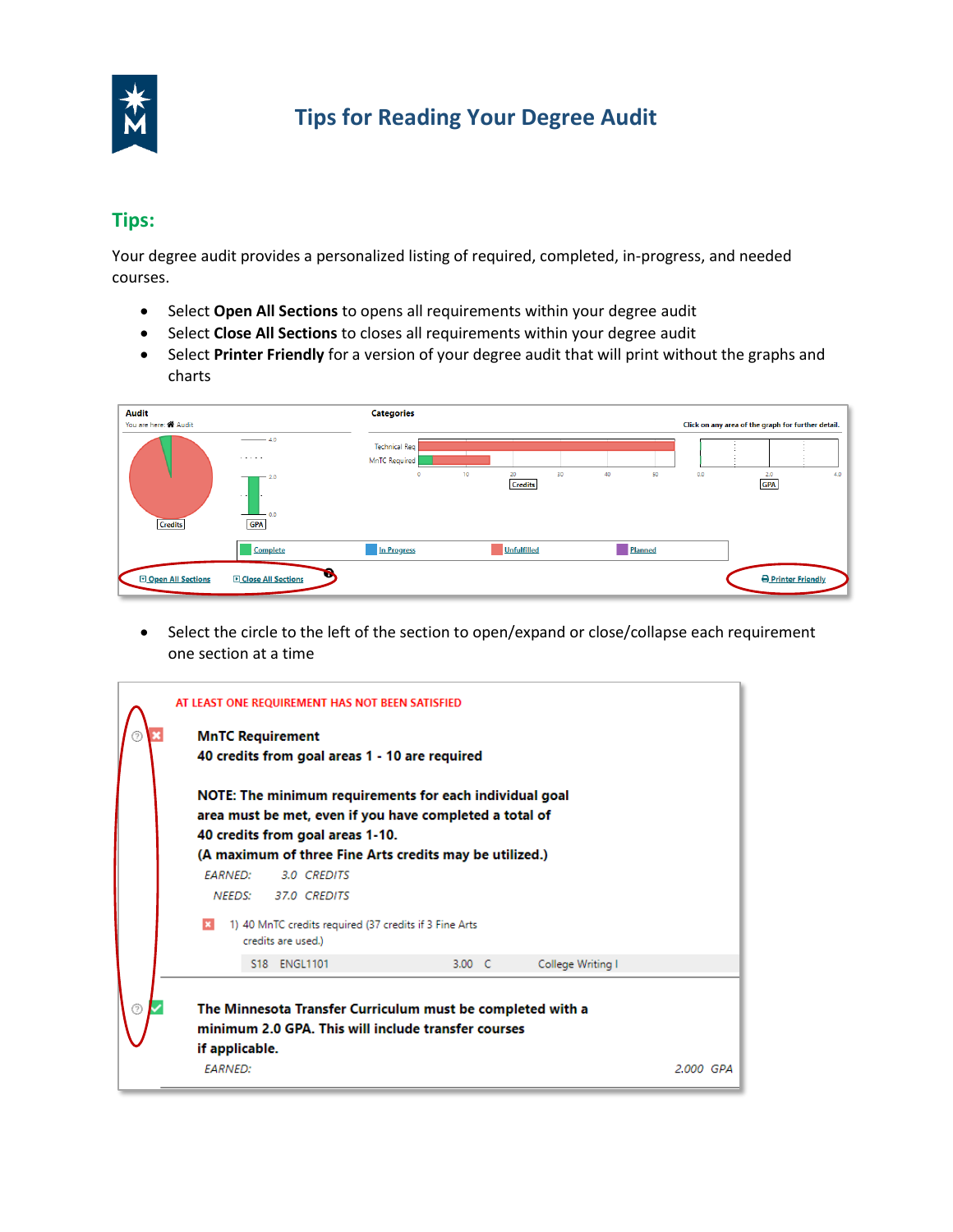• The circle will change to an arrow pointing to the right which indicates the Requirement section is **closed/collapsed** 



• Or the circle will change to an arrow pointing down which indicates the Requirement section is **opened/expanded** 



- **A green square with a white check mark = Complete.** Example of what your degree audit will look like when the section is open and a requirement is complete.
- **A red square with a white X = Unfulfilled (not complete).** Example of what your degree audit will look like when the section is open and a requirement is not complete